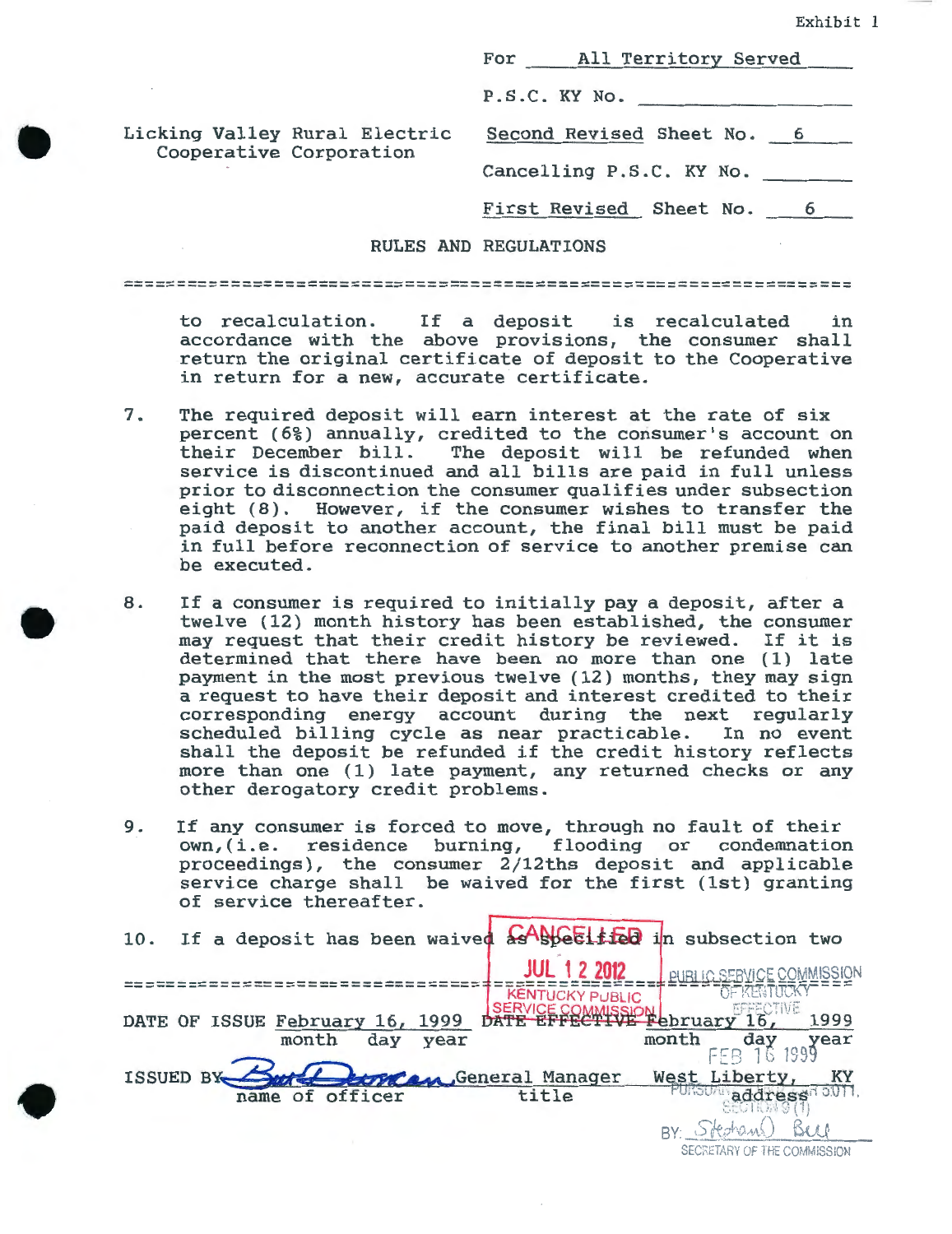Exhibit 1

|                               | For All Territory Served                                          |
|-------------------------------|-------------------------------------------------------------------|
|                               | P.S.C. KY No.                                                     |
| Licking Valley Rural Electric | Second Revised Sheet No. 7                                        |
| Cooperative Corporation       | Cancelling P.S.C. KY No.                                          |
|                               | First Revised Sheet No. 7                                         |
|                               | <b>RULES AND REGULATIONS</b>                                      |
|                               |                                                                   |
|                               | $(9)$ are restricted as exactled in eigenfrom aight $(9)$ and the |

(2) or returned as specified in subsection eight (8) and the consumer fails to maintain a satisfactory payment record as specified above, the consumer may be required to pay a deposit.

- 11. If substantial change in usage has occurred, the consumer may be required to pay an additional deposit. No additional or subsequent deposit shall be required of residential consumers whose payment record is satisfactory, unless the consumer's classification of service changes, except as provided in subsection three (3) of this section.
- 12. Deposits as a condition of service. Except in cases where consumers qualify for Winter Hardship Reconnection, customer service may be refused or discontinued pursuant to proper notice as specified under Discontinuance and Refusal of Service by the Cooperative, if payment of requested deposit is not made.

# **JUL 1 2 2012**

#### BILLING

•

•

•

EACH MONTHLIC KENTUCKY PUBLIC<br>Each month a bill, for the previous month's service-wiff buyses to the consumer showing all charges according to rate schedules approved by the Public Service Commission of Kentucky. All bills are to be mailed to the consumers in time to reach them by the 20th of the month. On this date, the member shall read his/her meter and place the reading in the space provided on the bill. This part of the bill is to be returned to the Cooperative by the ninth (9th) of the following month. A five percent (5%) penalty will be assessed on the current bill if a consumer fails to pay a bill for<br>services by the ninth (9th) of the following month. The penalty services by the ninth (9th) of the following month. The penalty<br>may be assessed only once on any bill for rendered services. Any may be assessed only once on any bill for rendered services. payment received shall first be applied to the bill for service<br>rendered. Additional penalty charges shall not be assessed on Additional penalty charges shall not be assessed on

|                                                                                    | <b><i>CF KENTUCKY</i></b>                                       |
|------------------------------------------------------------------------------------|-----------------------------------------------------------------|
| DATE EFFECTIVE February<br>DATE OF ISSUE February 16, 1999<br>day<br>month<br>year | 16.CTIVE<br>month<br>day<br>year                                |
| General Manager<br>ISSUED BY<br>name of officer<br>title                           | 16 1999<br>FFB 1<br>Liberty,<br>West<br>PURSUA addressAR 5.011. |
|                                                                                    | SECTION 9 (1)<br>SECRETARY OF THE COMMISSION                    |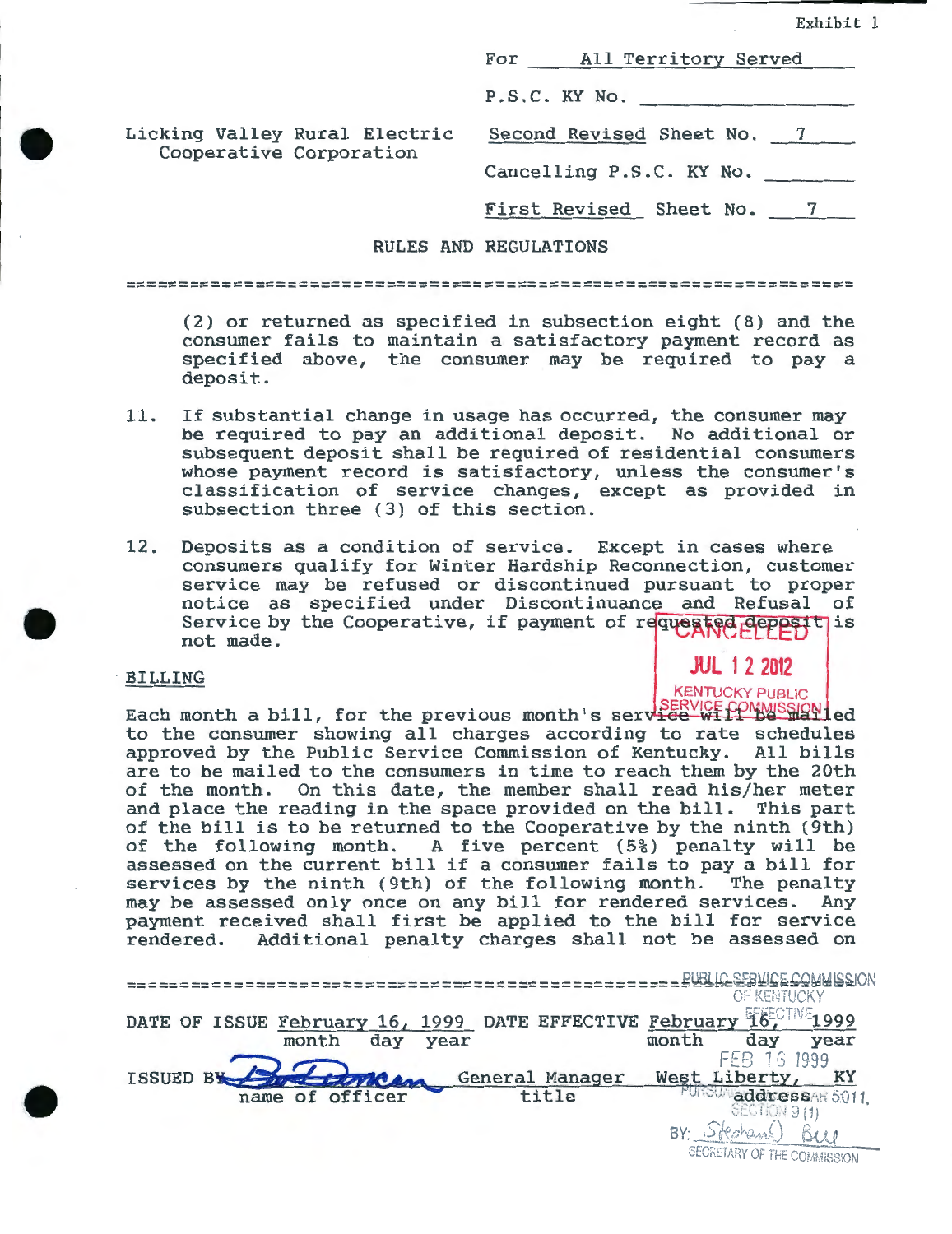P.S.C. KY NO. 8

CANCELS P.S.C. KY NO. 7

LICKING VALLEY RURAL ELECTRIC COOPERATIVE CORPORATION OF

WEST LIBERTY, KENTUCKY

RATES, RULES, AND REGULATIONS FOR PURCHASING

ELECTRIC POWER AND ENERGY

AT

VARIOUS LOCATIONS THROUGHOUT KENTUCKY

FROM

QUALIFIED COGENERATION AND

SMALL POWER PRODUCTION FACILITIES

FILED WITH THE PUBLIC SERVICE COMMISSION OF KENTUCKY

ISSUED March 31.2011

•

•

•

KENTUCKY PUBLIC<br>ERVICE COMMISSION EFFECTIVE June 1, 2011

**CANCELLED** 

**JUN 0 1 2012** 

| ISSUED BY LICKING VALLEY RURAL ELECTRICENTUCKY<br>PUBLIC SERVICE COMMISSION<br>COOPERATIVE CORPORATION                                                  |
|---------------------------------------------------------------------------------------------------------------------------------------------------------|
| <b>JEFF R. DEROUEN</b><br>EXECUTIVE DIRECTOR<br>TARIFF BRANC<br><b>BY</b><br>Kerry K. Howard<br>General Manager and Chief Executive Officer<br>6/1/2011 |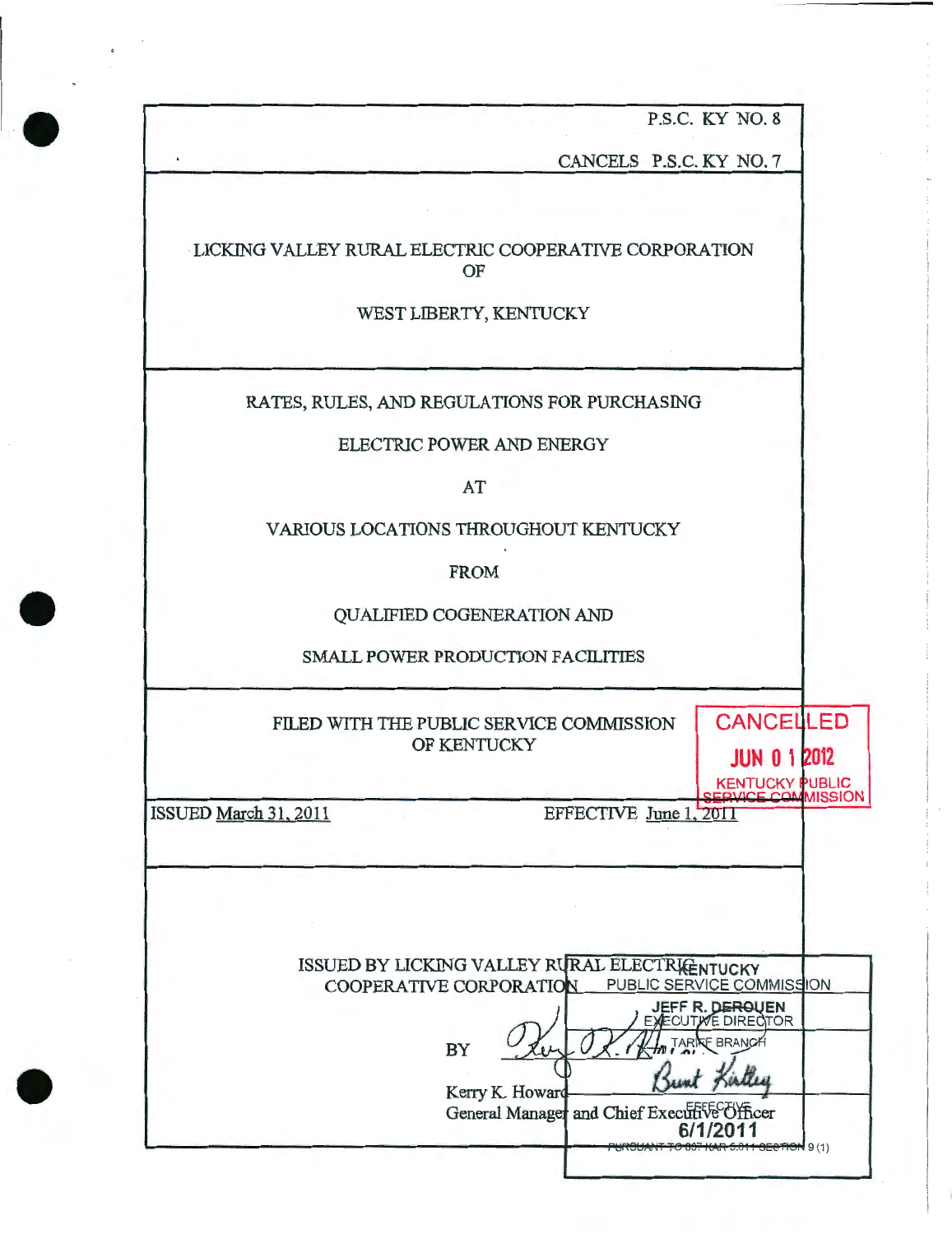For Area Served P.S.C. No.8 First Revised Sheet No. 1 Canceling P.S.C. No. 8 Original Sheet No. 1

**JUN 0 1 2012** 

# LICKING VALLEY RURAL ELCTRIC COOPERATIVE CORPORATION

# COGENERATION AND SMALL POWER PRODUCTION POWER PURCHASE RATE SCHEDULE OVER 100 kW

## **AVAILABILITY**

Available only to qualified cogeneration or small power production facilities with a design capacity of over 100 kW which have executed a contract with East Kentucky Power Cooperative and one of EKPC's member distribution systems for the purchase of electric power by East Kentucky Power Cooperative.

# **RATES**

•

•

•

The rates set forth below shall be used as the basis for negotiating a final purchase rate with qualifying facilities pursuant to Section 7 of 807 KAR 5:054.

- **1.** Capacity
	- a. \$41.15 per kW per year is applicable if cogenerator or small power producer is dispatched (R) by East Kentucky Power Cooperative.
	- b. \$0.00526 per kWh is applicable if cogenerator or small power producer is not dispatched (R) by East Kentucky Power Cooperative.
- 2. Energy A base payment per kWh is listed below for a time-differentiated basis or  $\frac{1}{4}$   $\frac{1}{4}$   $\frac{1}{10}$  time differentiated basis for the specified years.
	- a. Time Differentiated Rates: KENTUCKY PUBLIC

|      |           |             |           | <b>SERVICE COMMISSION</b> |               |
|------|-----------|-------------|-----------|---------------------------|---------------|
|      |           | Winter      |           | Summer                    |               |
| Year | On-Peak   | Off-Peak    | On-Peak   | Off-Peak                  |               |
| 2011 | \$0.03630 | \$0.03270   | \$0.03860 | \$0.02742                 | (R)           |
| 2012 | \$0.04281 | \$0.03716   | \$0.04829 | \$0.03319                 | (R)           |
| 2013 | \$0.04914 | \$0.04157   | \$0.05163 | \$0.03548                 | (R)           |
| 2014 | \$0.05434 | $$0.04598*$ | \$0.05622 | \$0.03879                 | $(R)$ $(I)^*$ |
| 2015 | \$0.05991 | \$0.05156   | \$0.06081 | \$0.04225                 | (N)           |

**KENTUCKY** b. Non-Time Differentiated Rates: PUBLIC SERVICE COMMISSION Year 2011 2012 2013 2014 BEFF R, DEROUEN<br>Rate \$0.03407 \$0.04056 \$0.04488 \$0.04935ARIF BI\$005430\* (R) Year 2011 2012 2013 DATE OF ISSUE March 31, 2011 DATE EFFECTIVE June 11 DATE EFFECTIVE<br>Hair <u>Congral</u> Ma  $\text{ISSUBD BY} \cup \text{Inv} \cup \text{X}$ .  $\text{Max.} \cup \text{TrLE General Management}$  /2011 PURSUANT TO 807 KAR 5:011 SECTION 9 (1) Issued by authority of an Order of the Public Service Commission of Kentucky in Case No. 2008-00128 Dated August 20. 2008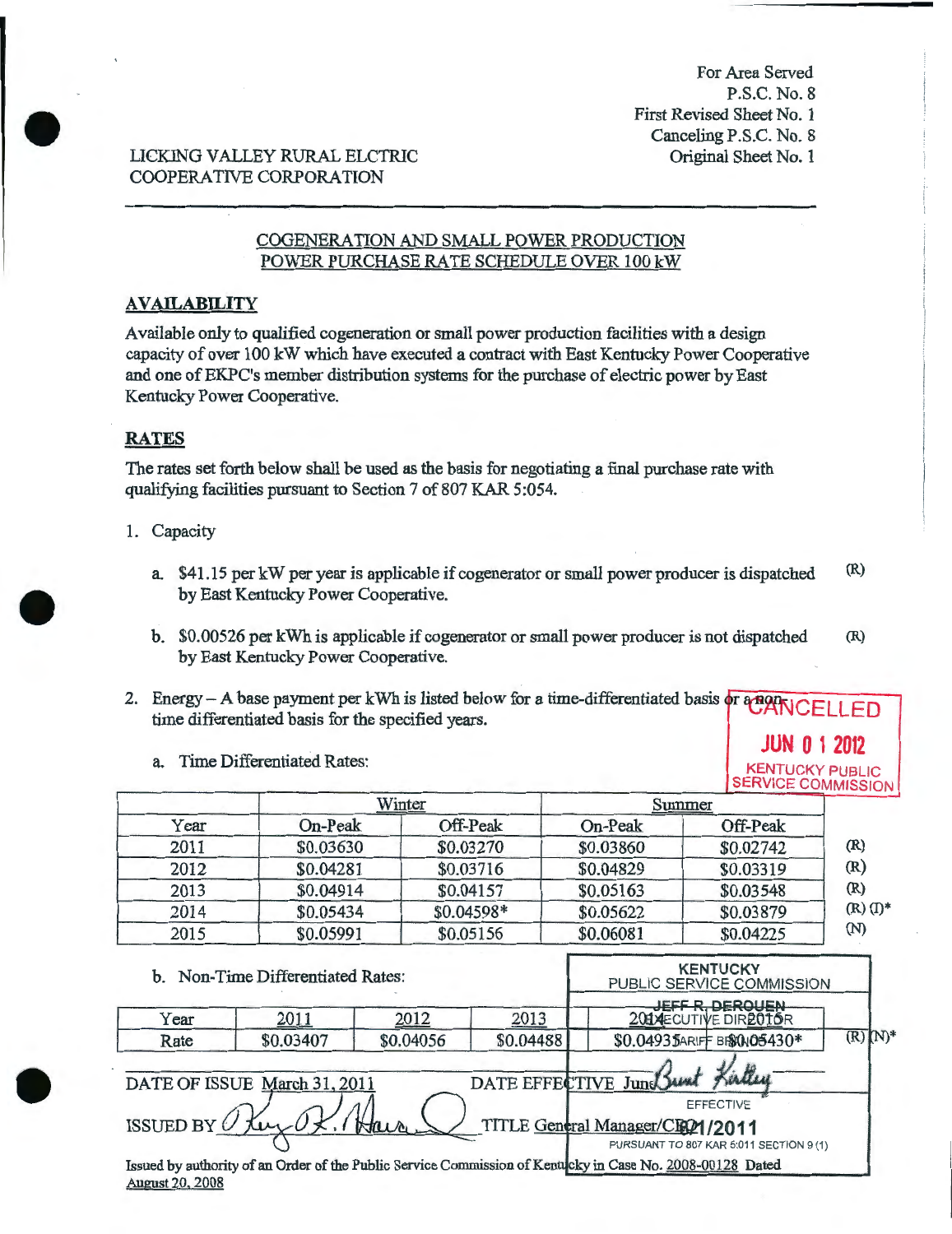For Area Served P.S.C. No.8 First Revised Sheet No. 2 Canceling P.S.C. No. 8 Original Sheet No. 2

**JUN 0 1 2012** 

SERVICE COMMISSION

## LICKING VALLEY RURAL ELECTRIC COOPERATIVE CORPORATION

•

•

•

The on-peak and off-peak energy rates are applicable during the hours listed below for each season:

| Winter (October - April) |                                                      |  |
|--------------------------|------------------------------------------------------|--|
| <b>On-Peak</b>           | 7:00 a.m. - 12:00 noon<br>$5:00$ p.m. $-10:00$ p.m.  |  |
| <b>Off-Peak</b>          | 12:00 noon - 5:00 p.m.<br>$10:00$ p.m. $- 7:00$ a.m. |  |

Summer (May- September) **On-Peak** 10:00 a.m. - 10:00 p.m.

**Off-Peak** 10:00 p.m. - 10:00 a.m. **CANCELLED** 

# TERMS AND CONDITIONS KENTUCKY PUBLIC

- 1. All power from a Qualifying Facility (QF) will be sold only to East Kentucky Power Cooperative.
- 2. Seller must provide good quality electric power within a reasonable range of voltage, frequency, flicker, harmonic currents, and power factor.
- 3. Qualifying Facility (QF) shall provide reasonable protection for EKPC and the member cooperative's system.
- 4. Qualifying Facility (QF) shall design, construct, install, own, operate, and maintain the Qualifying Facility in accordance with all applicable codes, laws, regulations, and generally accepted utility practices.
- 5. Qualifying Facility shall reimburse EKPC and its member cooperative for all costs incurred as a result of interconnecting with the QF, including operation, maintenance, administration, and billing

|                                                                                                                              | <b>KENTUCKY</b><br>PUBLIC SERVICE COMMISSION  |
|------------------------------------------------------------------------------------------------------------------------------|-----------------------------------------------|
|                                                                                                                              | JEFF R. DEROUEN<br><b>EXECUTIVE DIRECTOR</b>  |
|                                                                                                                              | <b>TARIFF BRANCH</b>                          |
| DATE OF ISSUE March 31, 2011                                                                                                 | DATE EFFECTIVE June                           |
| ISSUED BY                                                                                                                    | TITLE General Manager/CEOFFECTIVE<br>671/2011 |
| Issued by authority of an Order of the Public Service Commission of Kentucky in<br>Case No. 2008-00128 Dated August 20, 2008 |                                               |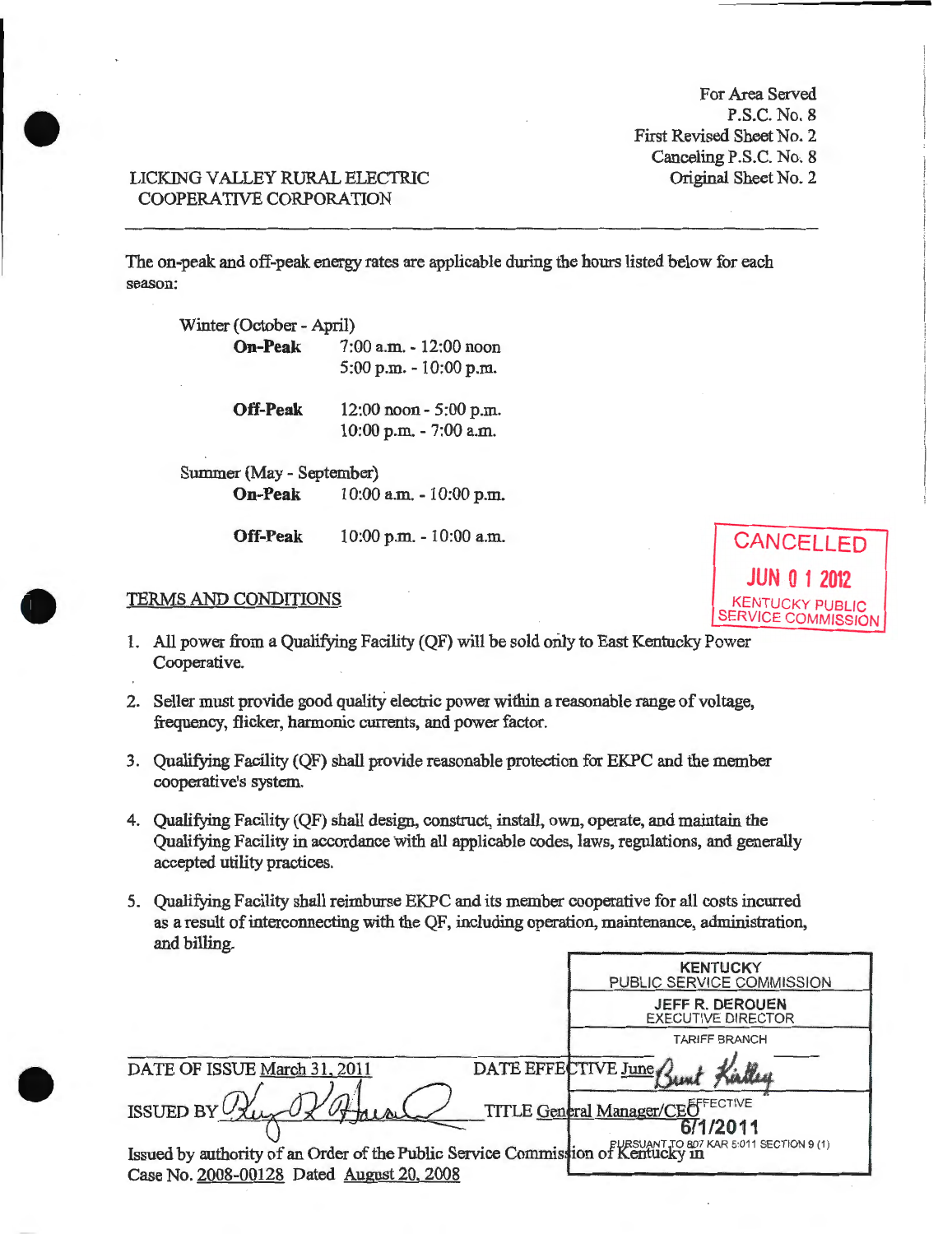For Area Served P.S.C. No. 8 First Revised Sheet No. 3 Canceling P.S.C. No. 8 Original Sheet No.3

**CANCELLED** 

# LICKING VALLEY RURAL ELCTRIC COOPERATIVE CORPORATION

•

•

•

- 6. Qualifying Facility shall obtain insurance in the following minimum amounts for each occurrence:
	- a. Public Liability for Bodily Injury \$1,000,000.00
	- b. Property Damage- \$500,000.00
- 7. Initial contract term shall be for a minimum of five years.
- 8. Qualifying Facilities proposing to supply as available (non-firm) electric power shall not be entitled to a capacity payment.
- 9. Qualifying cogeneration and small power production facilities must meet the definition set forth in 807 KAR 5:054 to be eligible for this tariff.
- 10. Updated rates will be filed with the Public Service Commission of Kentucky by March 31 of each year.

|                                                                                 | <b>UANUELLEU</b>                                                           |
|---------------------------------------------------------------------------------|----------------------------------------------------------------------------|
|                                                                                 | <b>JUN 0 1 2012</b><br><b>KENTUCKY PUBLIC</b><br><b>SERVICE COMMISSION</b> |
|                                                                                 | <b>KENTUCKY</b>                                                            |
|                                                                                 | PUBLIC SERVICE COMMISSION                                                  |
|                                                                                 | <b>JEFF R. DEROUEN</b><br><b>EXECUTIVE DIRECTOR</b>                        |
|                                                                                 | <b>TARIFF BRANCH</b>                                                       |
| DATE EFFECTIVE June,<br>DATE OF ISSUE March 31, 2011                            | <b>JAJAKA</b>                                                              |
| <b>ISSUED BY</b> U.                                                             | TITLE General Manager\CEOFFECTIVE                                          |
|                                                                                 | 6/1/2011                                                                   |
| Issued by authority of an Order of the Public Service Commission of Kentucky in |                                                                            |
| Case No. 2008-00128 Dated August 20, 2008                                       |                                                                            |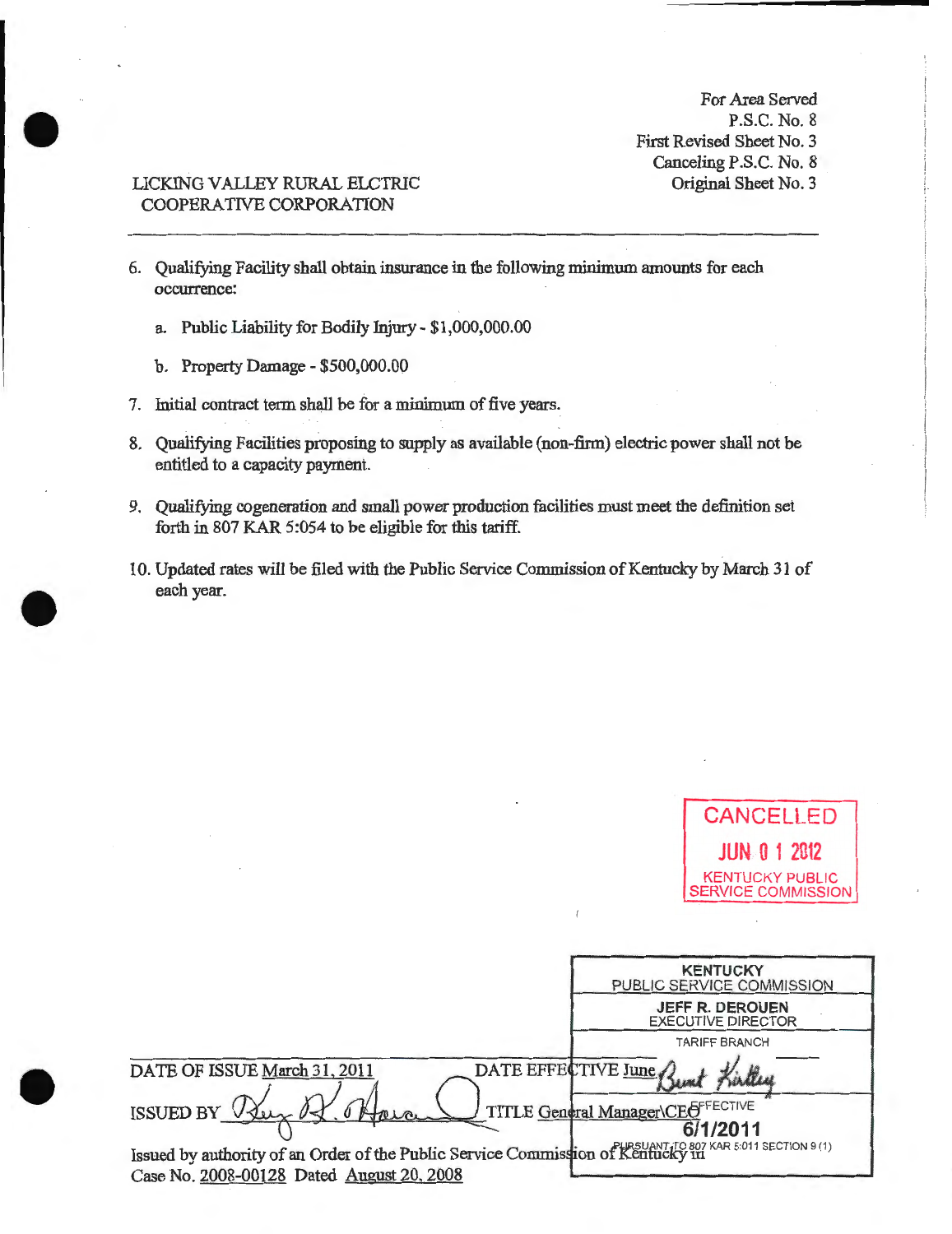P.S.C. KY NO.7

CANCELS P.S.C. KY NO.6

### LICKING VALLEY RURAL ELECTRIC COOPERATIVE CORPORATION

OF

#### WEST LIBERTY, KENTUCKY

RATES, RULES, AND REGULATIONS FOR PURCHASING

ELECTRIC POWER AND ENERGY

AT

VARIOUS LOCATIONS THROUGHOUT KENTUCKY

FROM

QUALIFIED COGENERATION AND

SMALL POWER PRODUCTION FACILITIES

FILED WITH THE PUBLIC SERVICE COMMISSION OF KENTUCKY

•

 $\bullet$ 

 $\bullet$ 

ISSUED March 31, 2009 EFFECTIVE June 01, 2009

**CANCELLED JUN 0 1 201**  ISSUED BY LICKING VALLEY RURAL ELECTRIC KENTUCKY PUBLIC COOPERATIVE CORPORATION - **!**<br>@x\T\$&KY BY General Manager/CEO EFFECTIVE 6/1/2009 PURSUANT TO 807 KAR 5:01 utive Director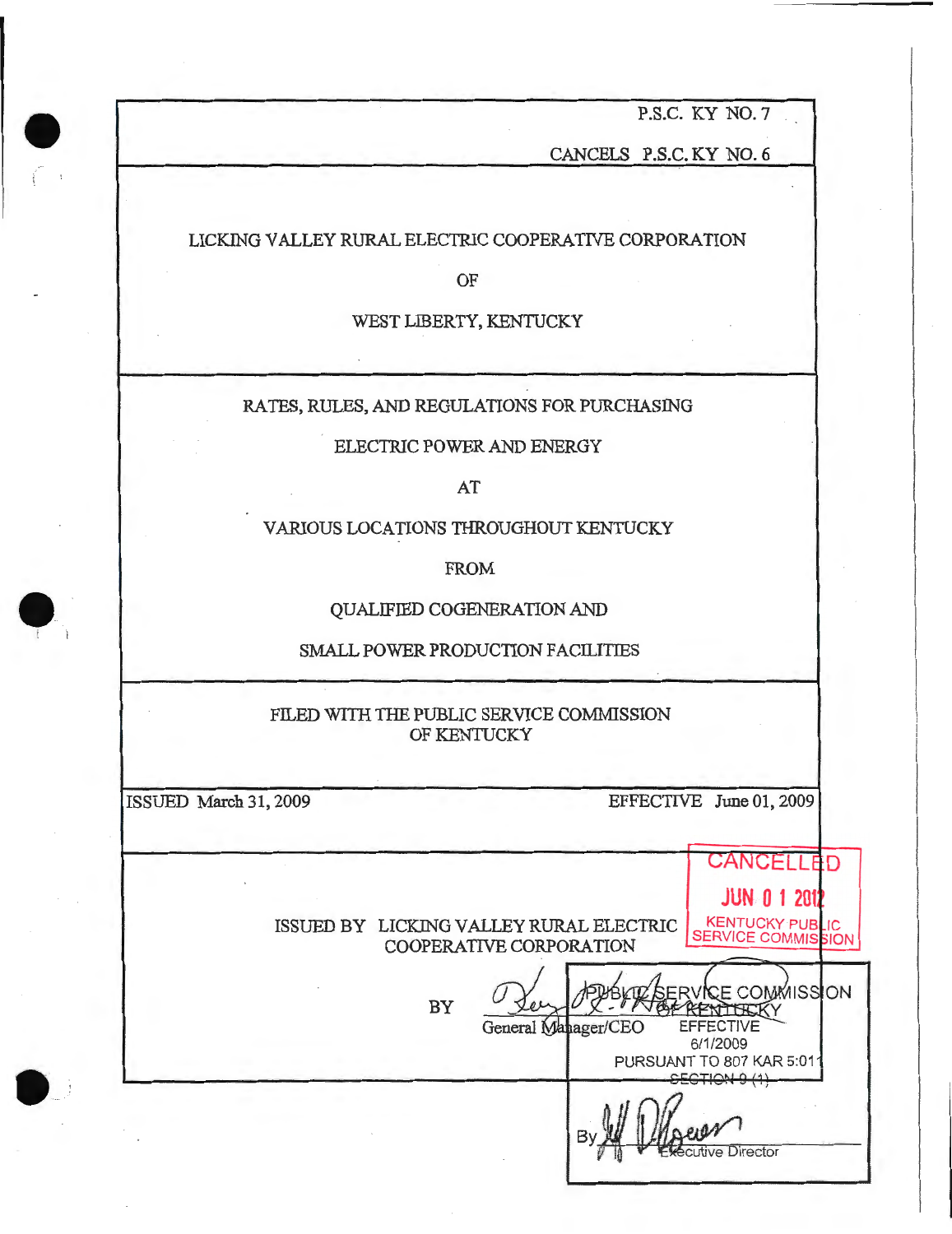For Area Served P.S.C. No.8 First Revised Sheet No. 4 Canceling P.S.C. No.8 Original Sheet No.4

KENTUCKY PUBLIC

# LICKING VALLEY RUAL ELCTRIC COOPERATIVE CORPORATION

# COGENERATION AND SMALL POWER PRODUCTION POWER PURCHASE RATE SCHEDULE LESS THAN 100 kW

# AVAILABILITY

Available only to qualified cogeneration or small power production facilities with a design capacity of less than 100 kW which have executed a contract with East Kentucky Power Cooperative and one of EKPC's member distribution systems for the purchase of electric power by East Kentucky Power Cooperative.

## RATES

- 1. Capacity
	- a. \$41.15 per kW per year is applicable if cogenerator or small power producer is dispatched  $(R)$ by East Kentucky Power Cooperative.
	- b. \$0.00526 per kWh is applicable if cogenerator or small power producer is not dispatched by East Kentucky Power Cooperative. (R)
- 2. Energy A base payment per kWh is listed below for a time-differentiated basis or  $\alpha$  nontime differentiated basis for the specified years. CANCELLED

a. Time Differentiated Rates: **JUN 0 1 2012** 

|      | LSERVICE COMMISSION<br>Winter<br>Summer |            |           |           |               |
|------|-----------------------------------------|------------|-----------|-----------|---------------|
| Year | On-Peak                                 | Off-Peak   | On-Peak   | Off-Peak  |               |
| 2011 | \$0.03630                               | \$0.03270  | \$0.03860 | \$0.02742 | (R)           |
| 2012 | \$0.04281                               | \$0.03716  | \$0.04829 | \$0.03319 | (R)           |
| 2013 | \$0.04914                               | \$0.04157  | \$0.05163 | \$0.03548 | (R)           |
| 2014 | \$0.05434                               | \$0.04598* | \$0.05622 | \$0.03879 | $(R)$ $(I)$ * |
| 2015 | \$0.05991                               | \$0.05156  | \$0.06081 | \$0.04225 | (N)           |

|               | b. Non-Time Differentiated Rates:                                         |                           |                     |                                                                                                                      | <b>KENTUCKY</b><br>PUBLIC SERVICE COMMISSION |                        |
|---------------|---------------------------------------------------------------------------|---------------------------|---------------------|----------------------------------------------------------------------------------------------------------------------|----------------------------------------------|------------------------|
| Year          | 2011                                                                      | 2012                      | 2013                | 2014EFF R DERQUES                                                                                                    |                                              |                        |
| Rate          | \$0.03407                                                                 | \$0.04056                 | \$0.04488           |                                                                                                                      | <b>ARIFF BRANCE</b>                          | $(R)$ $N$ <sup>*</sup> |
| ISSUED BY $C$ | DATE OF ISSUE March 31, 2011<br>Case No. 2008-00128 Dated August 20, 2008 | $\mathbf{0}$ $\mathbf{0}$ | DATE EFFECTIVE June | TITLE General Manager/CEOFFECTIVE<br>Issued by authority of an Order of the Public Service Commission of Kentucky in | 6/1/2011                                     |                        |



•

•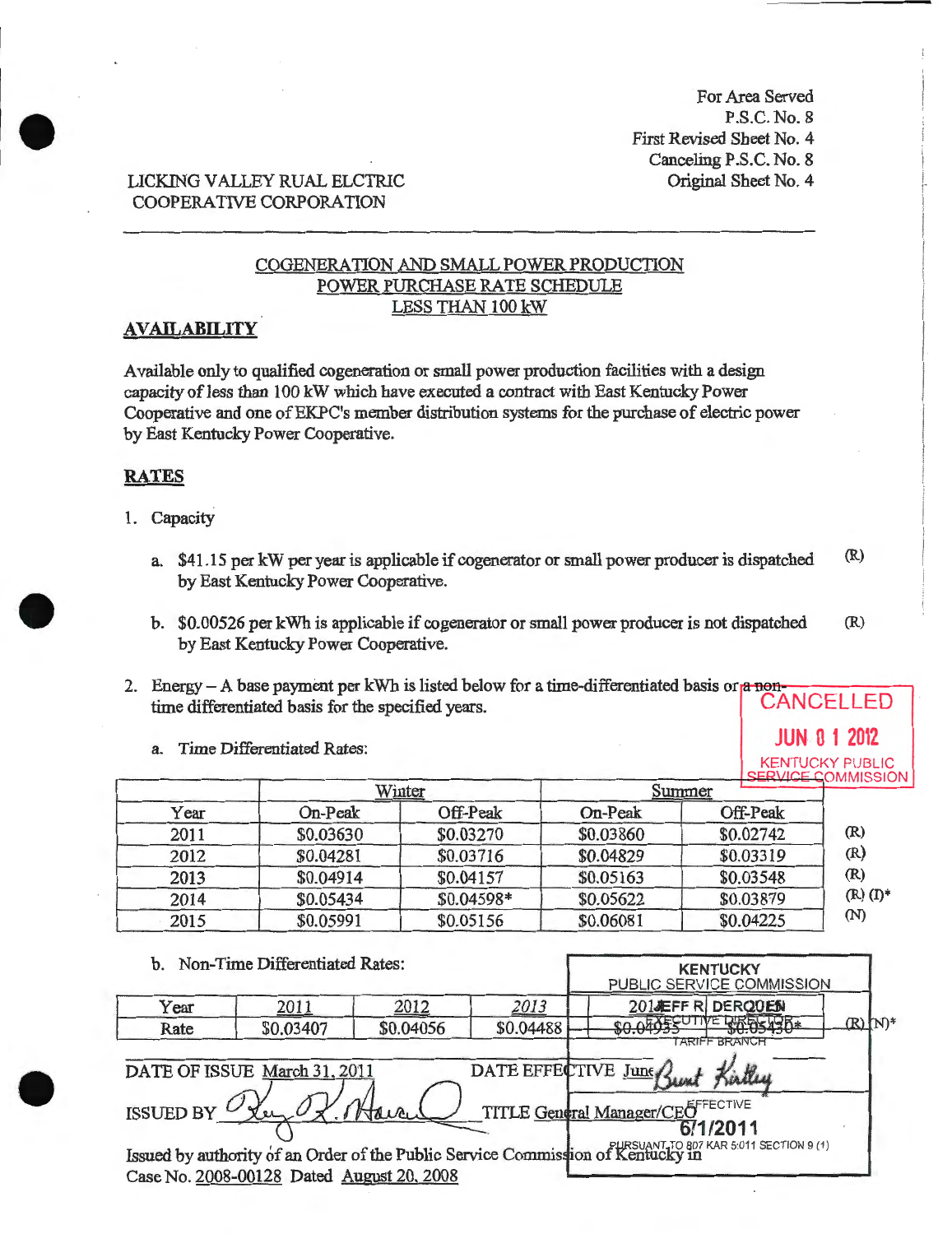For Area Served P.S.C. No. 8 , First Revised Sheet No. 5 Canceling P.S.C. No. 8 Original Sheet No. 5

## LICKING VALLEY RURAL ELECTRJC COOPERATIVE CORPORATION

•

•

•

The on-peak and off-peak energy rates are applicable during the hours listed below for each season:

Winter (October- April) **On-Peak** 7:00a.m.- 12:00 noon 5:00p.m.- 10:00 p.m. **Off-Peak** 12:00 noon - 5:00 p.m. 10:00 p.m. -7:00a.m.

Summer (May - September) **On-Peak** 10:00 a.m. - 10:00 p.m.

**Off-Peak** 10:00 p.m. - 10:00 a.m.



#### TERMS AND CONDITIONS

- 1. All power from a Qualifying Facility (QF) will be sold only to East Kentucky Power Cooperative.
- 2. Seller must provide good quality electric power within a reasonable range of voltage, frequency, flicker, harmonic currents, and power factor.
- 3. Qualifying Facility (QF) shall provide reasonable protection for EK.PC and the member cooperative's system.
- 4. Qualifying Facility (QF) shall design, construct, install, own, operate, and maintain the Qualifying Facility in accordance with all applicable codes, laws, regulations, and generally accepted utility practices.
- 5. Qualifying Facility shall reimburse EKPC and its member cooperative for all costs incurred as a result of interconnecting with the QF, including operation, maintenance, administration, and billing

|                                                                                                                              | <b>KENTUCKY</b><br>PUBLIC SERVICE COMMISSION |
|------------------------------------------------------------------------------------------------------------------------------|----------------------------------------------|
|                                                                                                                              | JEFF R. DEROLJEN<br><b>EXECUTIVE DRECTOR</b> |
|                                                                                                                              | <b>TARIFF BRANCH</b>                         |
| DATE OF ISSUE March 31, 2011                                                                                                 | DATE EFFECTIVE June                          |
| ISSUED BY                                                                                                                    | TITLE General Manager/CEO                    |
| Issued by authority of an Order of the Public Service Commission of Kentucky in<br>Case No. 2008-00128 Dated August 20, 2008 | PURSUANT TO 807 KAR 5:011 SECTION 9 (1)      |